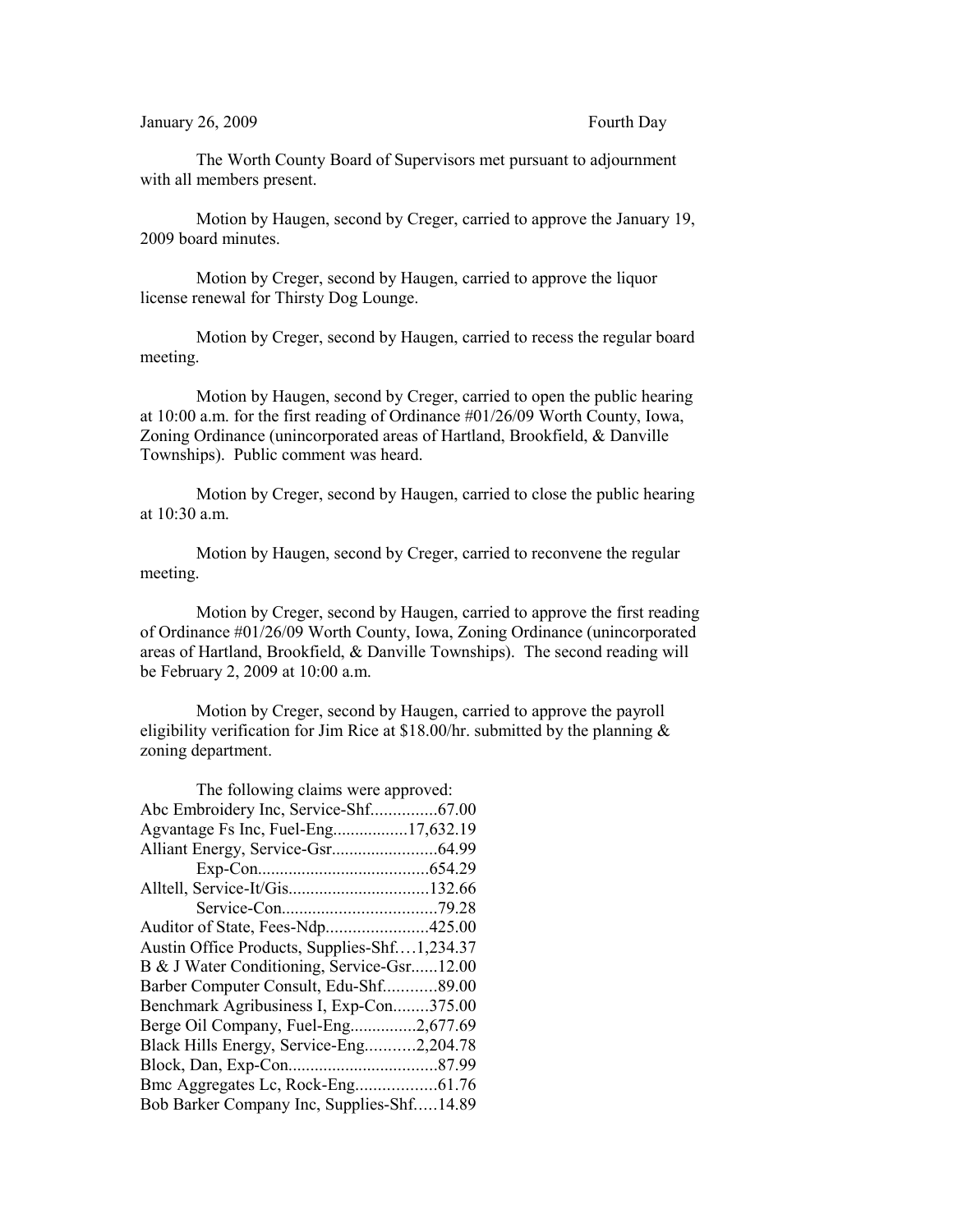| Bowman Barnes Group, Suppl-Eng2,088.94      |  |
|---------------------------------------------|--|
| Butler, Shana, Mileage-Nur24.25             |  |
| Carpenter Uniform Co, Supplies-Shf394.77    |  |
| Carquest Auto Parts, Supplies-Sdp126.00     |  |
|                                             |  |
| Central Lock & Key Inc, Service-Shf775.28   |  |
| Chodur, Chris, Bounty-Daa40.00              |  |
| Church Offset Printing I, Supplies-Trs96.00 |  |
|                                             |  |
|                                             |  |
| City of Northwood, Exp-Con17.00             |  |
|                                             |  |
|                                             |  |
| County Materials, Culverts-Eng2,818.74      |  |
| Des Moines Stamp Mfg Co, Suppl-Shf58.85     |  |
|                                             |  |
| Dng Trading Post, Service-Shf35.00          |  |
| Dorsey, Kelli, Mileage-Nur12.50             |  |
| Duncan Heights Inc, Service-Mha4,174.20     |  |
|                                             |  |
| Fallgatter's Market, Supplies-Con8.47       |  |
| Fank, Dan, Supplies-Shf41.89                |  |
|                                             |  |
|                                             |  |
| Five Star Cooperative, Parts-Eng31.29       |  |
| Francis Lauer Youth Serv, Service-Juj93.30  |  |
| Gardiner Thomsen, Audit-Ndp11,625.00        |  |
| Gentz, Jacob, Bounty-Daa40.00               |  |
| Globe-Gazette, Service-Shf771.60            |  |
| Green Canopy, Exp-Con370.16                 |  |
| Greve Law Office, Rent-Att300.00            |  |
|                                             |  |
| Hanson, Jeanette, Mileage-Hha81.00          |  |
| Hartman, Lisa, Mileage-Nur20.00             |  |
|                                             |  |
| Heartland Power Coop, Exp-Con238.57         |  |
| Hemocue Inc, Supplies-Wec153.00             |  |
|                                             |  |
| Hengesteg, Hans, Bounty-Daa10.00            |  |
| Hogen Lawn Care, Exp-Con1,365.00            |  |
| Hope Haven, Service-Mha1,612.00             |  |
| Huebner, Cheryl, Mileage-Nur28.60           |  |
| Huftalin, Marge, Service-Aud277.43          |  |
| Huftalin, Raymond, Service-Aud362.13        |  |
| Iowa Department of Natur, Permits-San100.00 |  |
| Iowa Dept of Human Serv, Serv-Mha3,353.07   |  |
|                                             |  |
|                                             |  |
|                                             |  |
|                                             |  |
|                                             |  |
|                                             |  |
|                                             |  |
|                                             |  |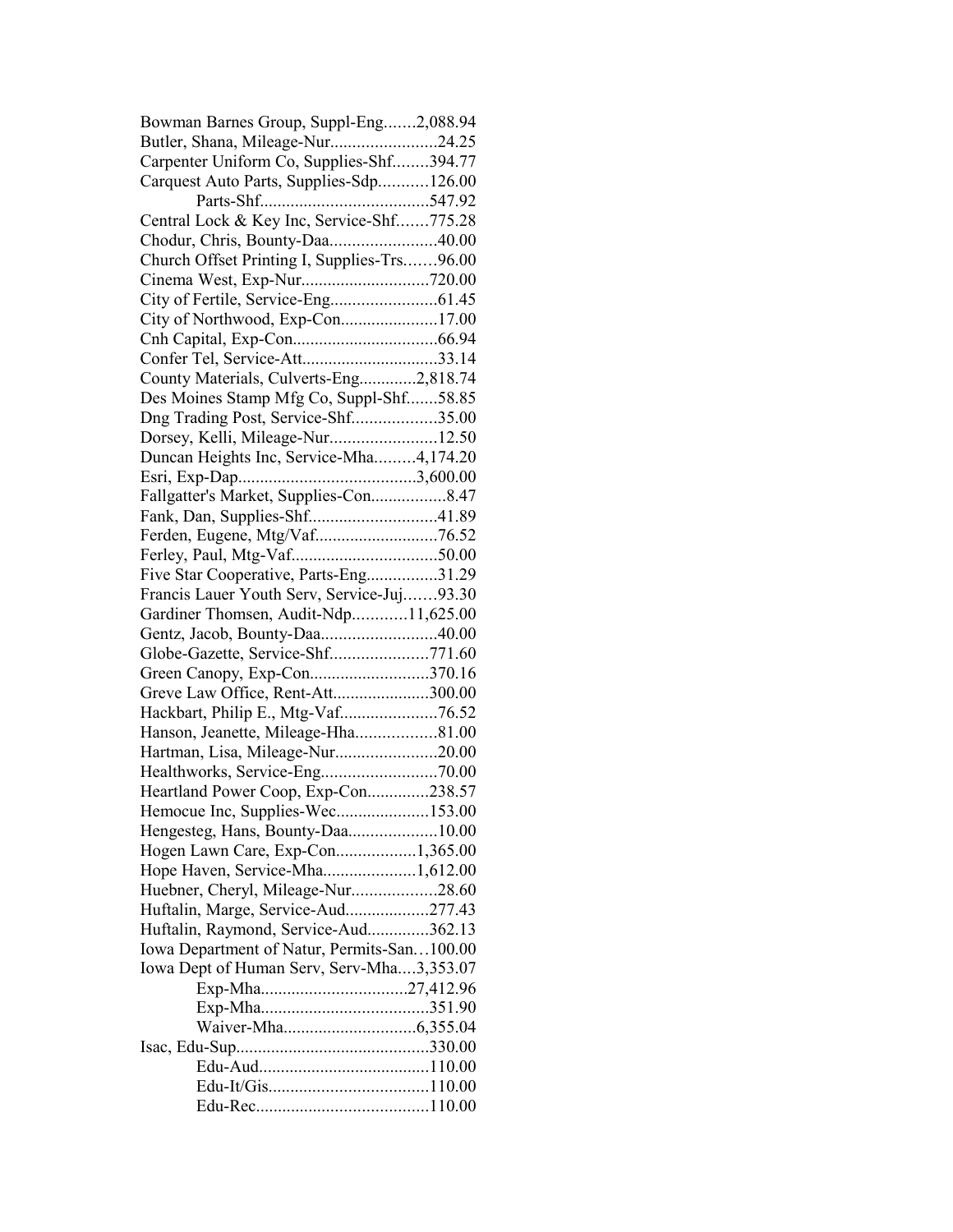| Jerico Service Inc, Supplies-Eng2,180.50     |  |
|----------------------------------------------|--|
| Johnson, Hal, Rent-Nur940.00                 |  |
| Johnson, Teresa, Mileage-Nur37.50            |  |
| Konica Minolta Business, Service-Nur33.42    |  |
|                                              |  |
| Lawson Products Inc, Exp-Con236.88           |  |
| Lea Mobile Glass Inc, Repairs-Eng640.97      |  |
| Lexis-Nexis, Service-Att128.00               |  |
| Loveland, Carmen B, Service-Cta7.00          |  |
| Mail Services Llc, Service-Trs245.38         |  |
| Mainstay Systems Inc, Service-Shf1,185.00    |  |
| Manly Junction Signal, Exp-Con100.00         |  |
|                                              |  |
|                                              |  |
| Marshall & Swift Inc, Service-Gsr16.06       |  |
|                                              |  |
| Martin Bros Dist Co. Inc, Supplies-Gsr326.85 |  |
|                                              |  |
| Martin Marietta Aggregat, Rock-Eng326.43     |  |
| Mason City Business Syst, Service-Trs18.99   |  |
|                                              |  |
|                                              |  |
| Mason City Clinic, Exp-Chm527.00             |  |
| Mathahs, Brock, Bounty-Daa40.00              |  |
| Mitchell Co Care Facility, Serv-Mha1,450.80  |  |
| Mooney Painting &, Supplies-Eng60.00         |  |
| National Sheriff's Assn, Dues-Shf50.00       |  |
| Next Generation Technolo, Serv-Mha735.38     |  |
|                                              |  |
| North Country Equipment, Exp-Con2.79         |  |
| North Iowa Vocational, Service-Mha602.55     |  |
| Northwood Anchor, Adv-Con100.00              |  |
| Northwood Electric Inc, Repairs-Eng137.28    |  |
| Northwood Lumber Co, Supplies-Con9.90        |  |
| Northwood True Value, Exp-It/Gis14.98        |  |
|                                              |  |
|                                              |  |
| Northwood Welding Inc, Supplies-Eng31.00     |  |
| Northwoods State Bank, Exp-Dap184.35         |  |
|                                              |  |
| Payment-Eng107,764.82                        |  |
| Omni Tel Communications, Serv-E9116.00       |  |
|                                              |  |
| Prazak, Edie, Mileage-Hha18.00               |  |
| Pritchard's of Northwood, Exp-Con91.85       |  |
|                                              |  |
|                                              |  |
|                                              |  |
|                                              |  |
|                                              |  |
| Ram Systems, Service-Nur480.00               |  |
| Reindl Repair, Service-Hha745.07             |  |
|                                              |  |